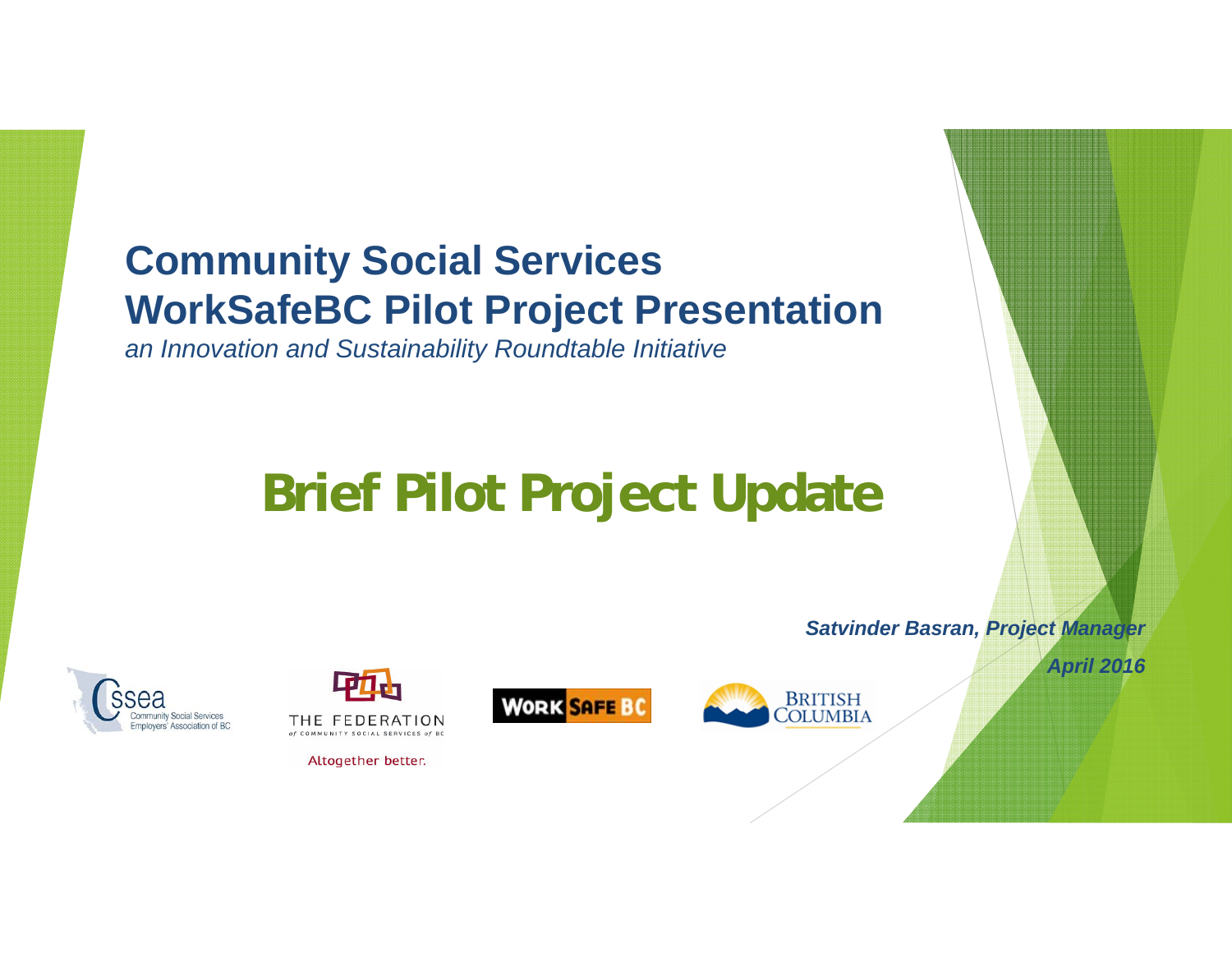#### **Presentation Overview**

- **CSS WorkSafeBC Pilot Project**
- $\blacktriangleright$ **OSH & DM Program Development**
- $\blacktriangleright$ **Pilot Participants**
- **Preliminary Survey Findings**
- **Pilot Project Next Steps**





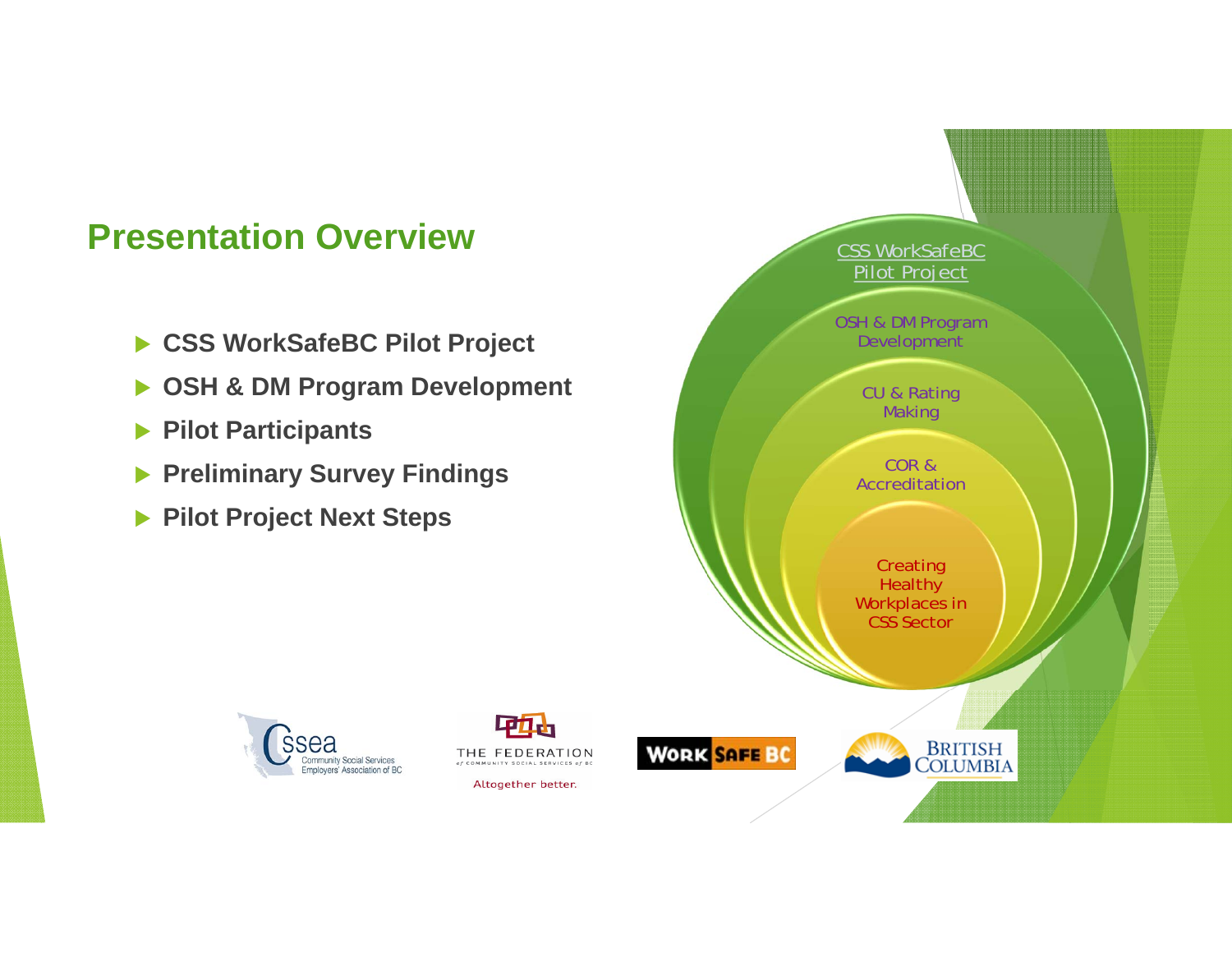#### **CSS WorkSafeBC Pilot Project Objectives**

The **purpose** of the Pilot Project is to establish a partnership initiative:

- $\blacktriangleright$  To improve **Injury Prevention** and **Return To Work**  performance within the Community Social Services Sector.
- $\blacktriangleright$  To **reduce** WorkSafeBC **claims costs**, **slow the growth** in WorkSafeBC **base rates** and **premium surcharges** to **reduce** the net costs of managing **Occupational Health and Safety** and **Disability Management** business.

THE FEDERATION

OF COMMILMITY SOCIAL SERVICES OF RE

Altogether better.

 $\blacktriangleright$  To **review** opportunities to **improve access** to the WorkSafeBC **COR** and other Programs.

**Community Social Services** 

Employers' Association of BC

ssea

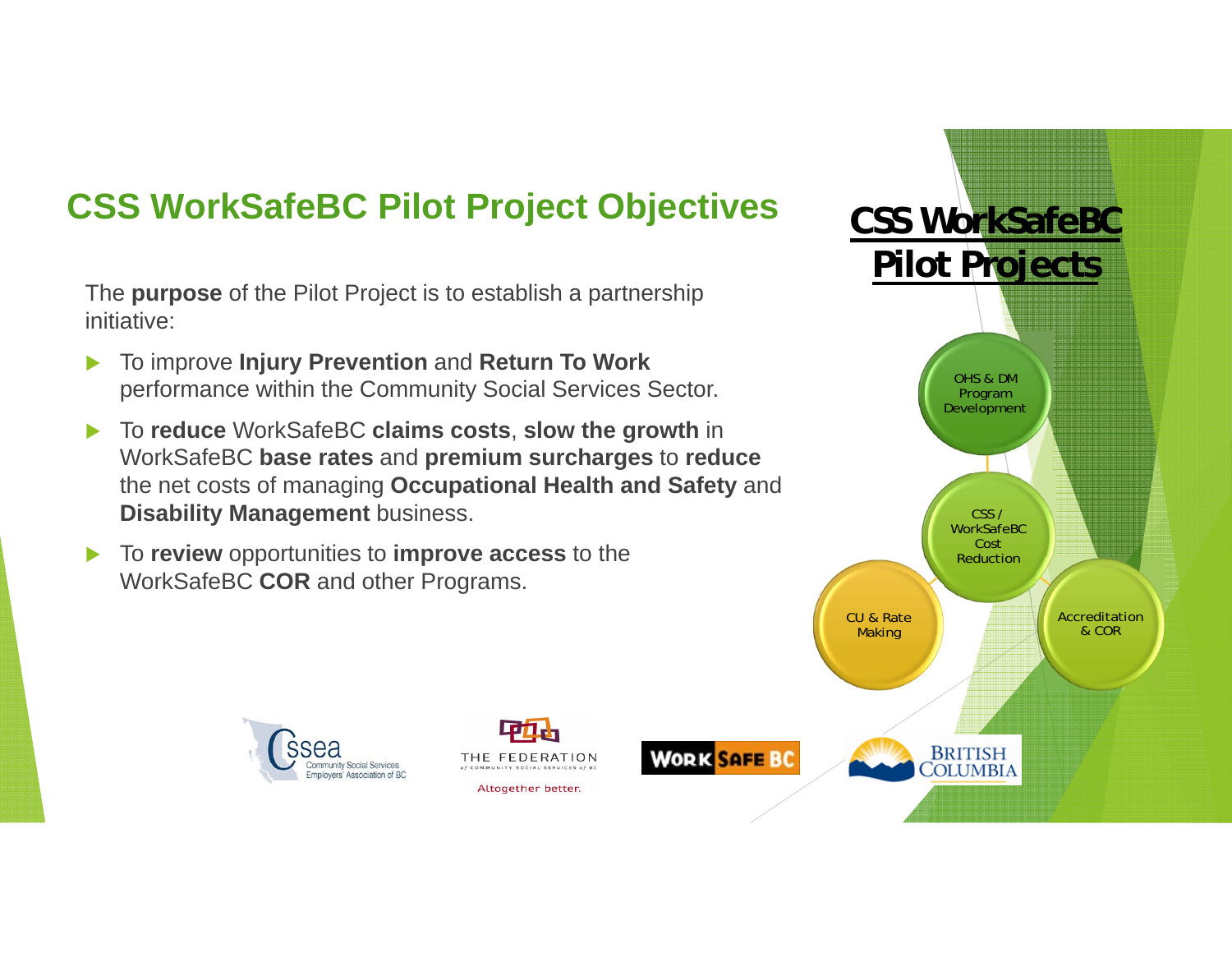#### **OHS and DM Program Development**

To **reduce** WorkSafeBC **claims costs**, **slow** the growth in WorkSafeBC **base rates** and premium **surcharges** by creating healthier and safer work environments.

Management business:

- **Employer analysis selection** took into account: region, size, sector, union/non-union, CSSEA/ FCSSBC/independent. Primary focus on indicators: **injury rate**, **experience** & **injury time loss**.
- **26 employers** (13 good standing,13 having challenges) interviewed & selected.
	- > Identified agency **detail drivers**: analysis of claim types in relation to costs, & identifying trends.

**WORK SAFE BC** 

CSS / Reduction

BRITISH<br>`OLUMBIA

& COR

OHS & DM Program Development

- ▶ Review of disability management program practices of employers resulting in constructing best **practices** gleaned from the pilot.
- $\blacktriangleright$ **Analyze** WorkSafeBC experience ratings of all **CSS employers** to develop improved outcomes.
- $\blacktriangleright$ To develop plan to roll out **Best Practices** to employers.
- $\blacktriangleright$ Agency participation was **voluntary**.



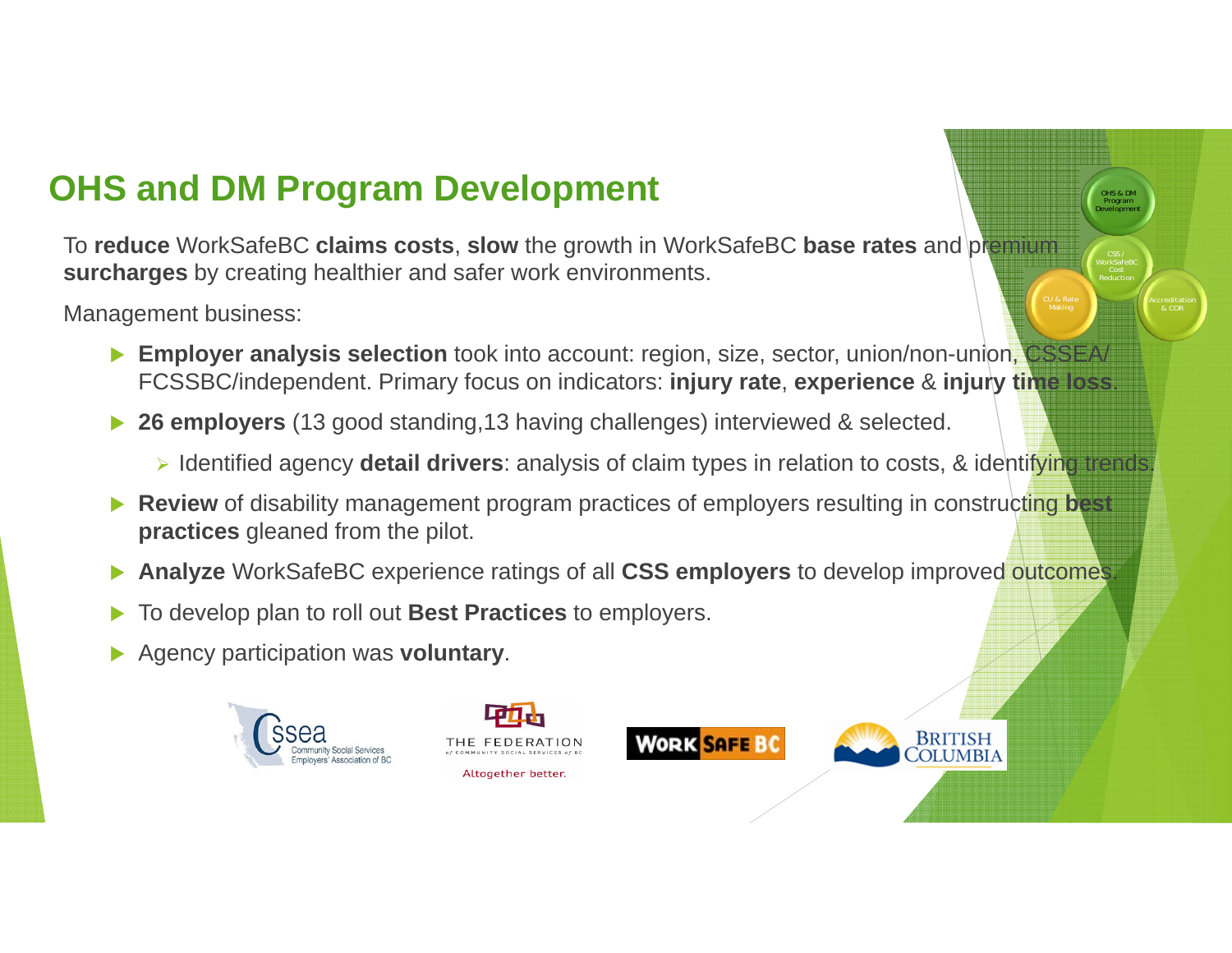### **Pilot Project Participants** Abbotsford Community Services **Provesses ADD** AimHi Prince George Association for Community Living



ssea **Community Social Services** ployers' Association of BC

中山 THE FEDERATION

Altogether better.



**AXIS Family Resources Ltd. Bethesda Christian AssociationCommunity Integration Services Society Community Living Society Creston and District Society for Community Living Inclusion Powell River Society J. Garnons Williams Ltd.Milieu Family Services Inc. Nanaimo Association for Community Living North Okanagan Youth & Family Services Society Okanagan Boys & Girls Clubs Options Community Services PosAbilities Association of British ColumbiaRichmond Society for Community Living Sea to Sky Community Services Society Semiahmoo House Society Spectrum Society for Community Living Starbright Children's Development Center Sunshine Coast Community Services Society The Immigrant Services Society of BC The John Howard Society Lower Mainland of BC Touchstone Family Association Vancouver Aboriginal Child & Family Services Victoria Cool Aid Society**



COLUMBIA

CSS / WorkSafeBC Cost Reduction

> Accreditation & COR

OHS & DM Program Development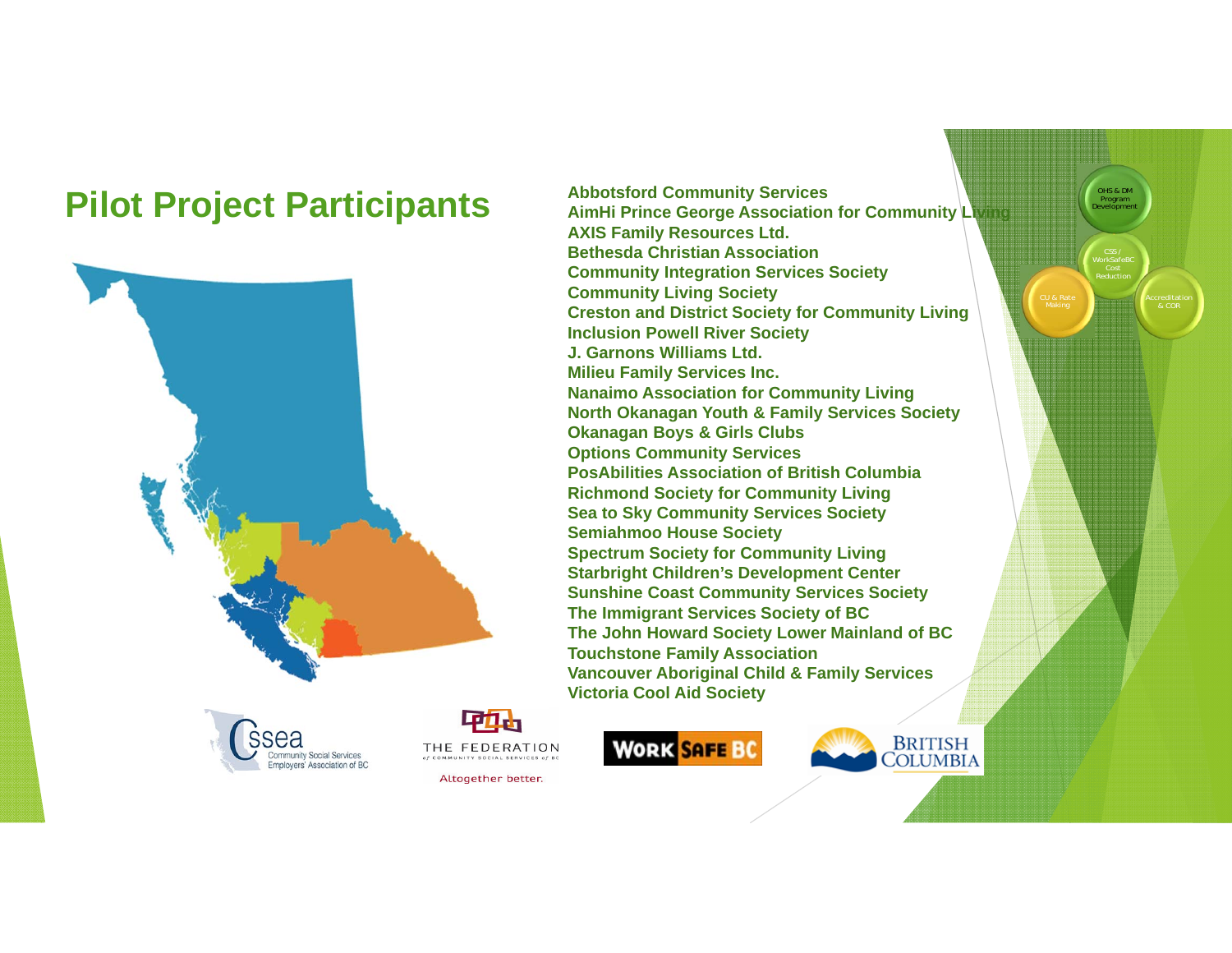### **Preliminary Survey Findings**

#### **GAP ANALYSIS**

- $\blacktriangleright$ Significant challenges in the **Disability Case Management** of Injured Workers
- $\blacktriangleright$ **CSS Sector** request for **industry specific** Health & Safety Education / Resources
- $\blacktriangleright$ Agency **Health & Safety Committees** under utilized
- $\blacktriangleright$ **Aging** Workforce
- $\blacktriangleright$ **All WorkSafeBC Resources** are not being optimised

#### **BEST PRACTICES**

- $\blacktriangleright$ Positive **Leadership** & **Education** Key to successful Health & Safety programs/practices
- $\blacktriangleright$ Employers possess sound **Worker Injury Reporting** Policy / Procedure
- $\blacktriangleright$ **Immediate** intervention on **RTW,** & **re-examine** entire experience to improve process









CSS / WorkSafe BC Reduction

CU & Rate

& COR

OHS & DM Program Development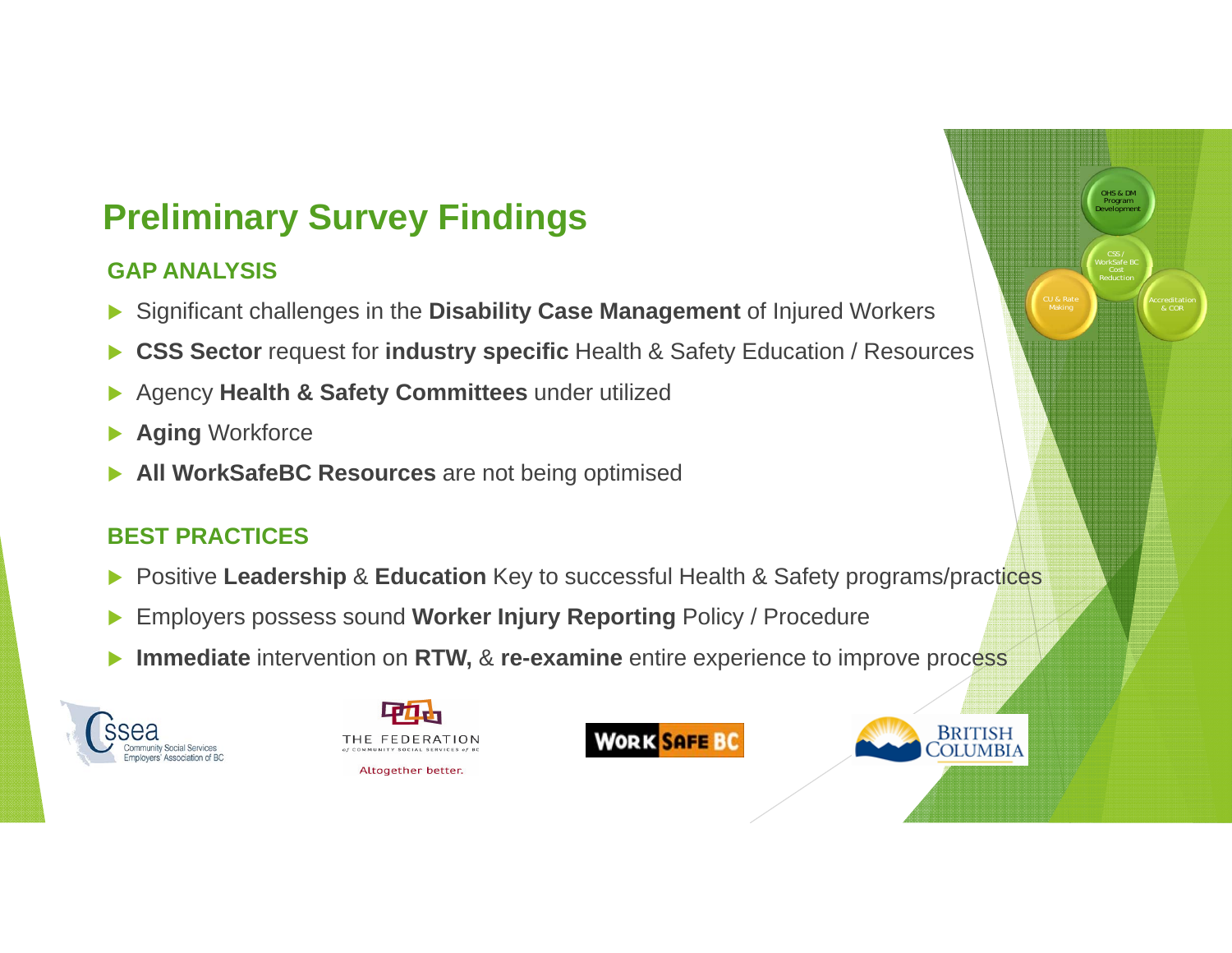### **Pilot Project Next Steps**

- $\blacktriangleright$ **Disability Management & Return To Work** with 13 Pilot Employers
- $\blacktriangleright$ WorkSafeBC CSS Sector **Resource** Development
- $\blacktriangleright$ Apply **Best Practices** and **Lessons Learned** to CSS Sector
- $\blacktriangleright$ **Revisit 2017 preliminary Rates** later this year to address CU Migration
- $\blacktriangleright$ **Explore COR** Program to close gaps to benefit CSS Sector
- $\blacktriangleright$ Future **Sustainability** for Pilot Project
- $\blacktriangleright$ Project **Interim** Report May 2016
- $\blacktriangleright$ Project **Final** Report May/June 2017





**WORK SAFE BC**